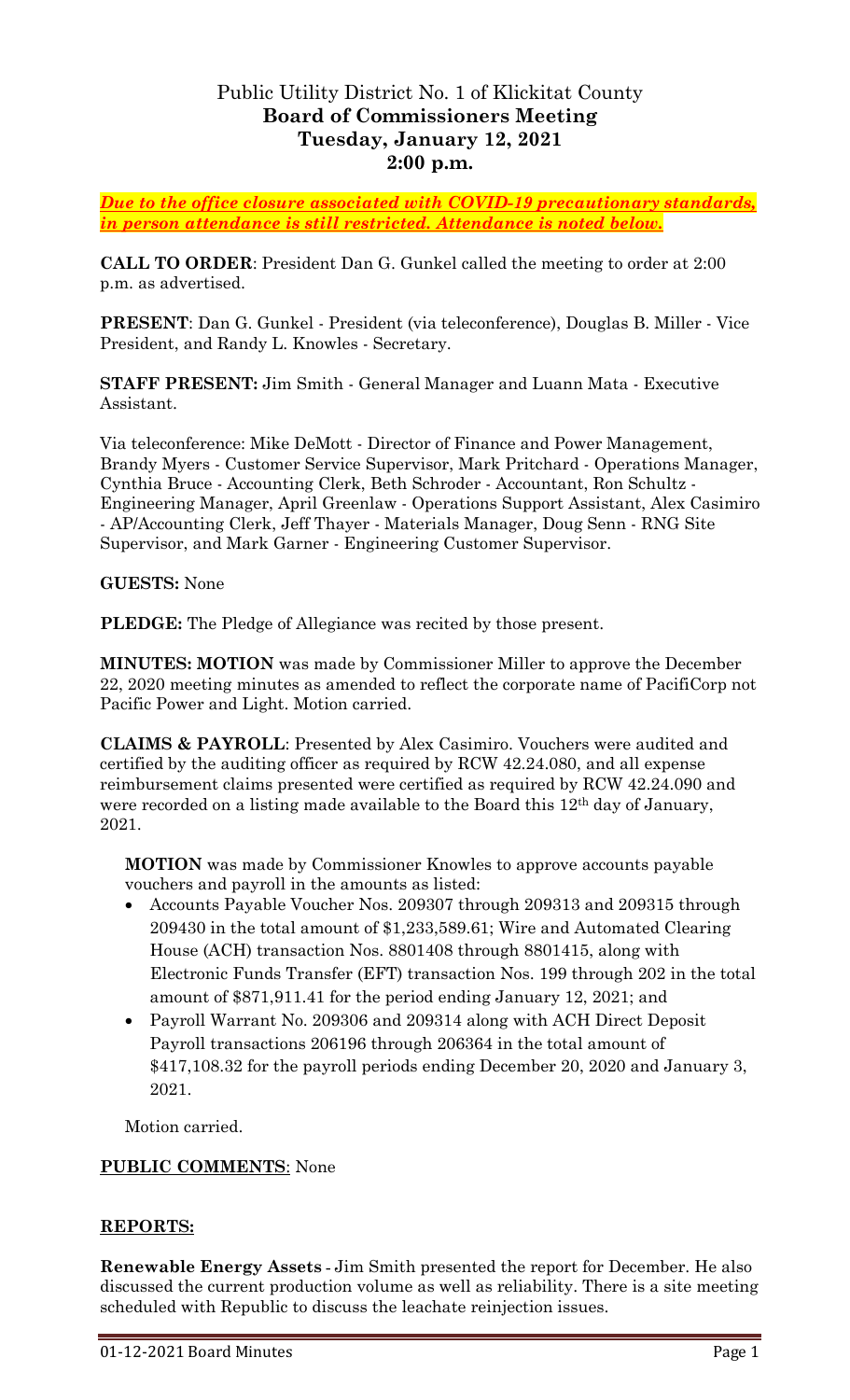**Power and Finance -** Mike DeMott presented the report for December. He discussed current and forward market pricing as well as 2020 actual market prices vs. 2020 budget pricing. Impact of 2020 market pricing on White Creek Wind revenue was discussed. Commissioner Knowles inquired about future options for White Creek wind generation output/assets. Mike also discussed our non-BPA wholesale power purchases and that our hedging efforts in 2020 yielded a positive outcome as compared to budget. The goal is always to protect and preserve against budget. We continue to monitor for additional hedging opportunities in 2021. Our Renewable Identification Number (RIN) revenue has been fully invoiced. Low Carbon Fuel Standard credits and associated revenue will be lower than anticipated due to allocation of gas as Liquefied Natural Gas (LNG) verses Compressed Natural Gas (CNG). CNG is given a better carbon intensity rating than LNG. Lastly, Mike discussed debt refinancing opportunities and debt repayment scenarios. Commissioner Miller requested a finance workshop be scheduled to discuss this topic further.

**November Financial update -** Beth Schroder presented the current financial statement through November. She highlighted that there was a reduction in Low Carbon Fuel Standard revenue, Renewable Natural Gas volume revenue, and the V75 contract revenue. Our debt service coverage was slightly reduced as a result compared to the October financial report. Cynthia worked with FEMA for COVID-19 expense reimbursement. We received about \$21,000 to offset those 2020 expenses. The Moss Adams 2020 interim audit was completed in December. They will return in March for the final audit. Lastly, accounting is wrapping up 2020 financial entries to financially close out the year.

**COMMISSIONER DAN GUNKEL -** Commissioner Gunkel reported that he received a response to our November 24 "Corona Virus Relief request" from the Klickitat County commissioners. The response stated that the county was unable to grant our request as they had utilized all of the available CARES act funds and, should other funds become available, they would reach out to us to discuss collaboration. He asked that staff continue to pursue funds to allow KPUD to continue to provide relief programs to benefit our customers impacted by this pandemic.

**COMMISSIONER DOUGLAS MILLER -** Commissioner Miller did not have a report.

**COMMISSIONER RANDY KNOWLES -** Commissioner Knowles did not have a report.

**GENERAL MANAGER -** The complete report can be found at: [htp://www.klickitatpud.com/topicalMenu/commissioners/GM\\_Reports.aspx](http://www.klickitatpud.com/topicalMenu/commissioners/GM_Reports.aspx)

Jim Smith recognized the re-election of Commissioner Dan Gunkel for a sixth consecutive term. "We welcome back his wealth of knowledge, experience and leadership. As he starts his 31st year, his re-election makes him the longest serving PUD commissioner in our history. This is a big milestone at our PUD, as we traditionally have had long-tenured commissioners. In fact, we have only had sixteen commissioners in our 83 years of service. Congratulations and thank you, Commissioner Gunkel."

**Vaccine** - We have received an update from the Washington Public Utility District Association that there are no specific provisions in Phase 1 of the vaccine deployment for electrical workers or water-wastewater workers at this time. They are currently listed in Phase 2 and it appears as though it would be May at the earliest. WPUDA is pressing for vaccines to be available to essential workers sooner than that.

**Rate goal** - We are working our way towards our goal of being number fifteen, relative to other public utilities, within Washington. We are now #6 on the list as of January when the 2021 utility rates were reviewed. To move to 8th on the list would take a 3% adjustment relative to the other utilities.